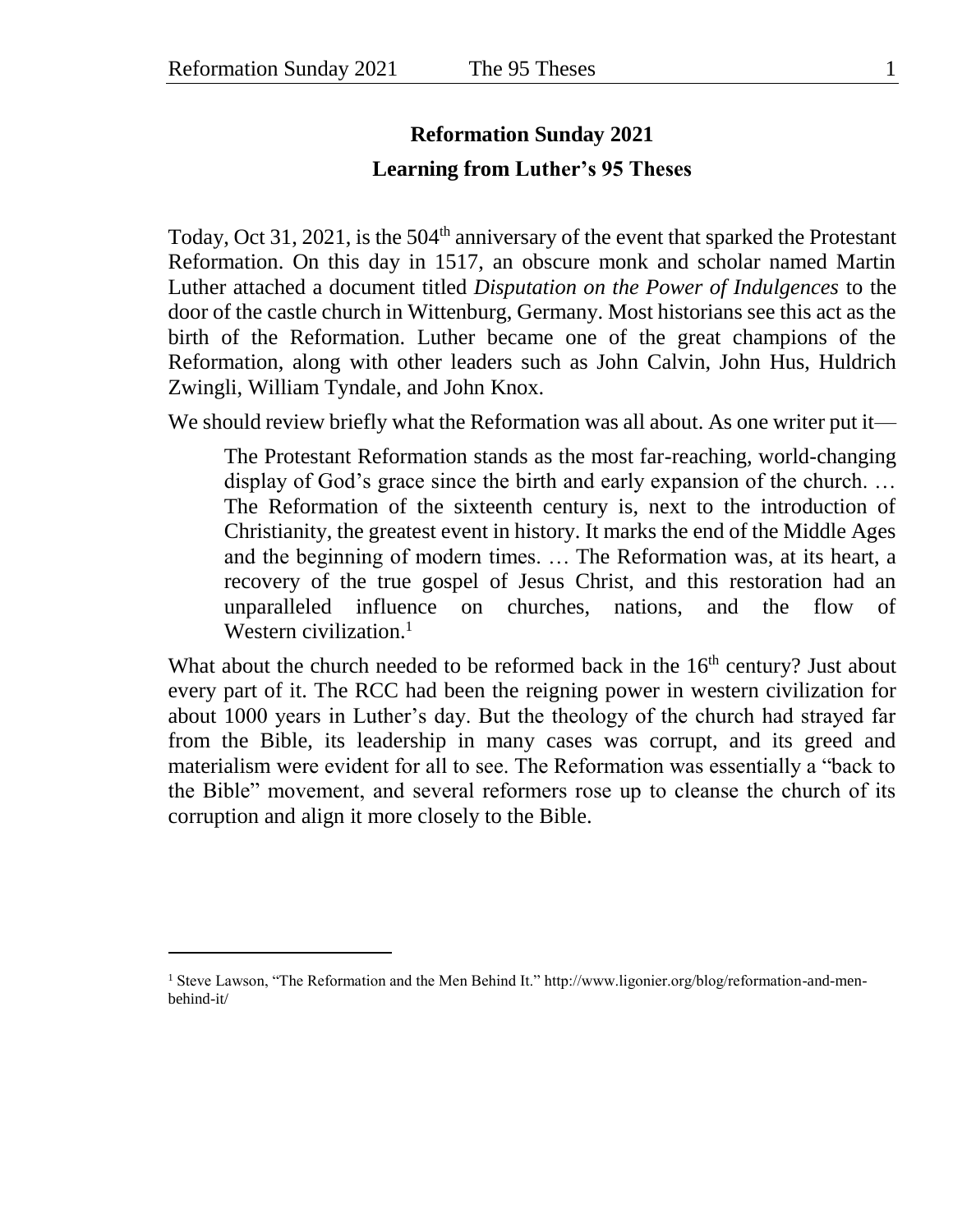We are the beneficiaries of the Reformation. The way that we understand and worship God is directly linked to men like Martin Luther. The profound truth that salvation is by grace alone, through faith alone, and in Christ alone was rediscovered during the Reformation by men like Luther. Were it not for the reformers, we would not be here today.

Luther's *Disputation* is now referred to as his 95 Theses, and it is recognized as one of the primary triggers of the Reformation. Here's part of the preface to this great work:

"Out of love for the truth and from desire to elucidate it, the Reverend Father Martin Luther, Master of Arts and Sacred Theology, and ordinary lecturer therein at Wittenberg, intends to defend the following statements and to dispute on them in that place. …

Luther's intent was to begin a friendly academic discussion of the 95 statements/theses that he proposed. His plan was not to break away from the RCC but to reform it—just a little bit and on this one particular issue. Had the RCC been sensitive to these problems and been willing to reform, the Protestant Reformation never would have happened. But the RCC was stubbornly unwilling to reform, and eventually Luther began his own branch of the Christian church, and that led to many other branches of the church beginning.

Luther saw great evidence of corruption within the church, and he hoped he could influence reform through his 95 Theses. Today I want to consider several of the problems Luther addresses in his 95 Theses. I've tried to state the biblical response to these issues in positive terms.

Note: This message will be different from most. And I'm not suggesting that we accept everything Luther taught. I am a Baptist by conviction, not a Lutheran.

What was Luther trying to prove in his 95 Theses?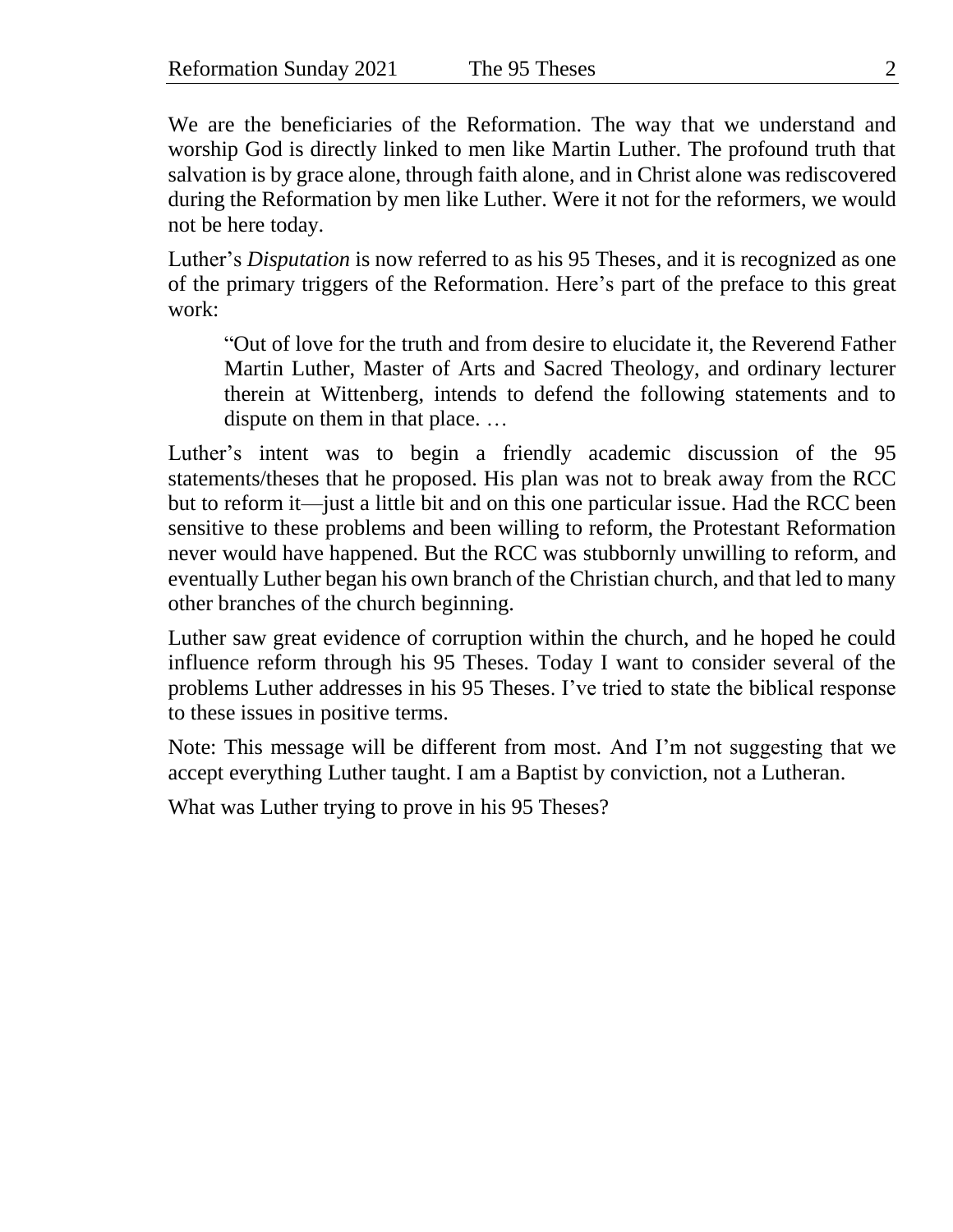- I. Forgiveness of sins is a free gift through grace.
	- A. Luther wrote his 95T in response to the RC practice of the sale of indulgences.
		- 1. What are indulgences? The Catechism of the Catholic Church puts it this way:

"An indulgence is a remission before God of the temporal punishment due to sins … which the faithful Christian … gains under certain prescribed conditions through the action of the Church which, as the minister of redemption, dispenses and applies with authority the treasury of the satisfactions of Christ and the saints."<sup>2</sup>

- 2. The church believed that it had the authority to dispense/grant special privileges to certain people. If you did a special religious act, the church would grant you a special dose of grace.
- 3. You could be granted an indulgence for just about any kind of religious activity, including reading the Bible, attending the mass, or going to confession, or praying the rosary. Merely attending church on holidays earns indulgences. Doing the sign of the cross and saying the Hail Mary can gain indulgences. There's a whole book dedicated to ways to gain indulgences.
- 4. Normally, the church at that time granted indulgences to living people. But in 1476, the pope extended indulgences to include the souls of those suffering in purgatory. That is, the living could earn indulgences and apply them to souls in purgatory and get them out early.

l

<sup>2</sup> Edward McNamara, "Ways to Gain an Indulgence." https://www.ewtn.com/catholicism/library/ways-to-gain-anindulgence-4857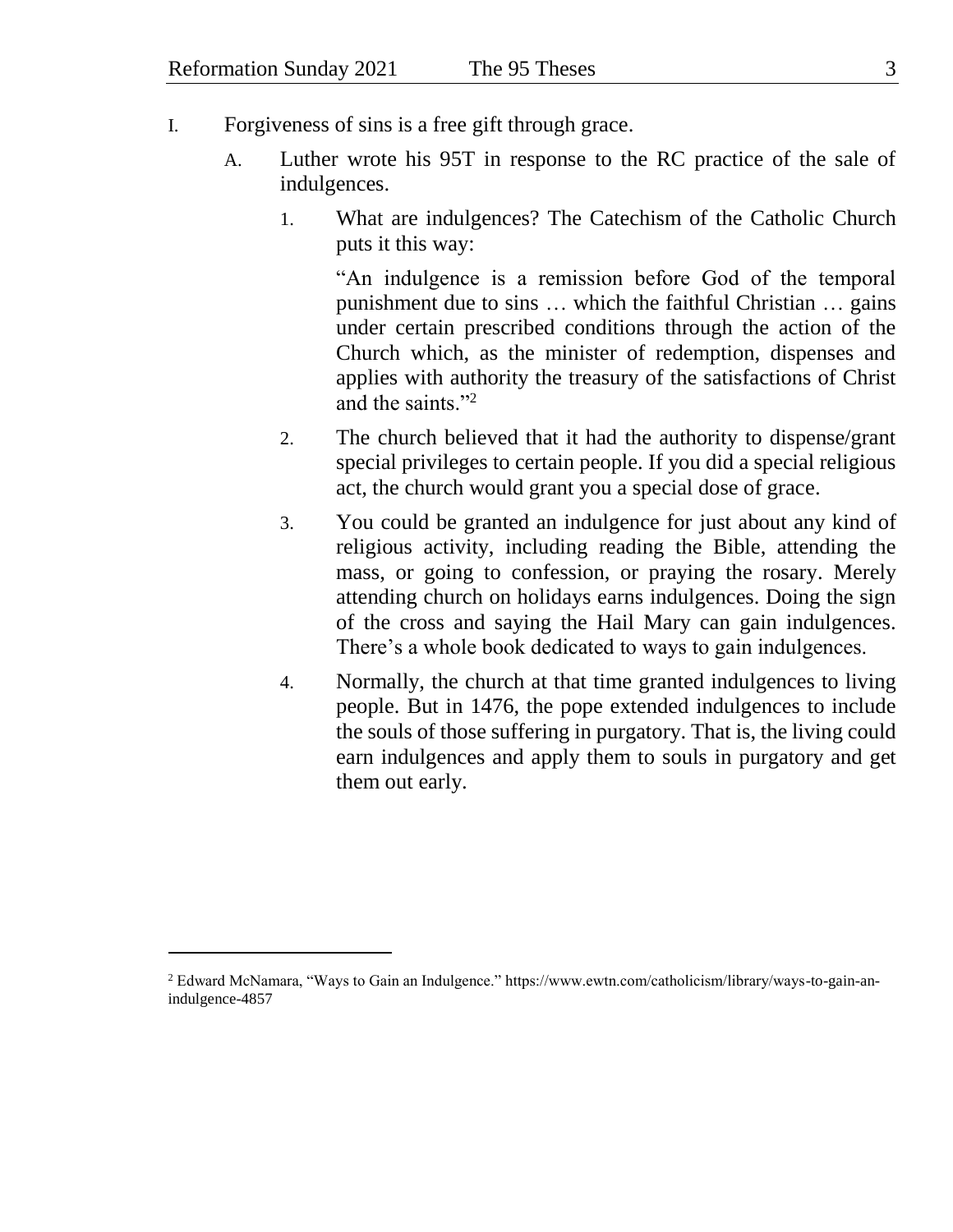- B. What is purgatory?
	- 1. Purgatory is an unbiblical teaching; there is no hint of it in OT or NT. Unfortunately, lack of biblical teaching has never stopped the RCC from believing anything, and this is one of those traditions that has scant biblical support.
	- 2. The RCC taught that purgatory is a place of purification/purging where those in good standing with the church suffer for the temporal punishments of their sins. After you die, you *don't* go immediately to heaven; you go to purgatory.
	- 3. Under the RC system, the sinner needs to confess his sins to a priest in order to have the absolved of sin. However, there may still be "temporal punishments" due for those sins that have been forgiven. That's why the priest absolves the sins, but still prescribes certain actions to be done as temporal punishment for sin.
	- 4. The church believes that it has the power to dispense the grace of God earned by Jesus and the saints. They call it a "treasury" of grace. The church is the mediator/dispenser of that treasury; it can confer that grace on anyone it chooses.
	- 5. BTW, that's why they taught that there is no salvation outside the RCC. The church is the mediator of the treasury of grace; it's the "minister of redemption." Thus, only through the church can a sinner find the means of grace. If you do not follow the church's prescribed pattern for attaining grace—i.e., through the sacraments—you will not be saved.

Baptists along with most evangelicals simply do not believe that. The channel for saving grace is faith, not the sacraments or the church. Christ, not the church, is the *minister* of redemption and the only *mediator* between God and man.

6. Someone came up with the brilliant idea that the church could charge people to release souls from purgatory early. Selling indulgences became a money-making venture for the church. The RCC used the idea of purgatory to make a lot of money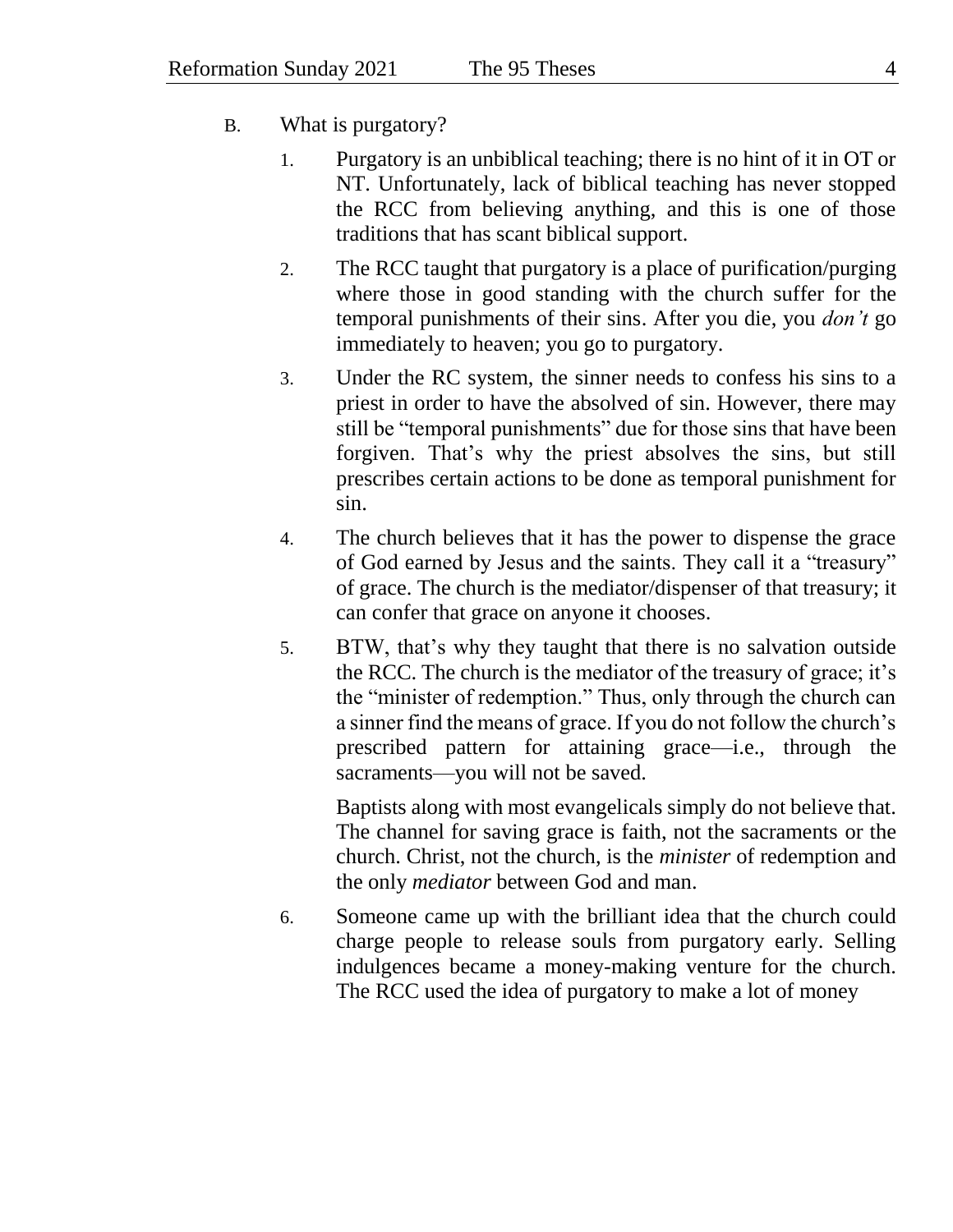- C. A Catholic monk named Johann Tetzel was traveling around Wittenberg selling indulgences. The church was using the money at that time to build St. Peter's Basilica—a huge structure in Rome. Luther was against the sale of indulgences, and he was against the idea that money earned by poor Christians in Germany was being sent to Rome to build a huge, ornate building that Germans would never see or use.
	- 1. Tetzel was a master marketer of indulgences. His sales motto was: "The moment the coin in my box rings, a soul from purgatory springs."
	- 2. He would appeal to the emotions of the people, exhorting them to have pity on the poor souls of their relatives who were languishing in purgatory year after year. By buying an indulgence, they could shorten or end the time that their loved ones would have to suffer in purgatory.
	- 3. Luther believed that indulgences had no power to remove even the least of sins.

#76 – … papal indulgences cannot remove the very least of venial sins as far as guilt is concerned.

D. Why were the people of that time so gullible? Why were they so easily fleeced?

As the prophet Hosea said many years ago, "My people are destroyed for lack of knowledge." People at that time were mostly ignorant of biblical teaching. The Bible was not widely available in a language that average people could read. And the church didn't teach the Bible; they taught their own tradition. And the services were in Latin. So most people didn't know that the Bible does not even teach anything about purgatory. They believed what the church taught them, and the church said that purgatory was a real place. The church taught that you could reduce or eliminate the amount of time a soul would have to spend in purgatory by buying an indulgence.

E. One of the deep corruptions of the church during the middle ages was its materialism and greed. Instead of helping people in need, they were fleecing the flock to pay for huge building projects.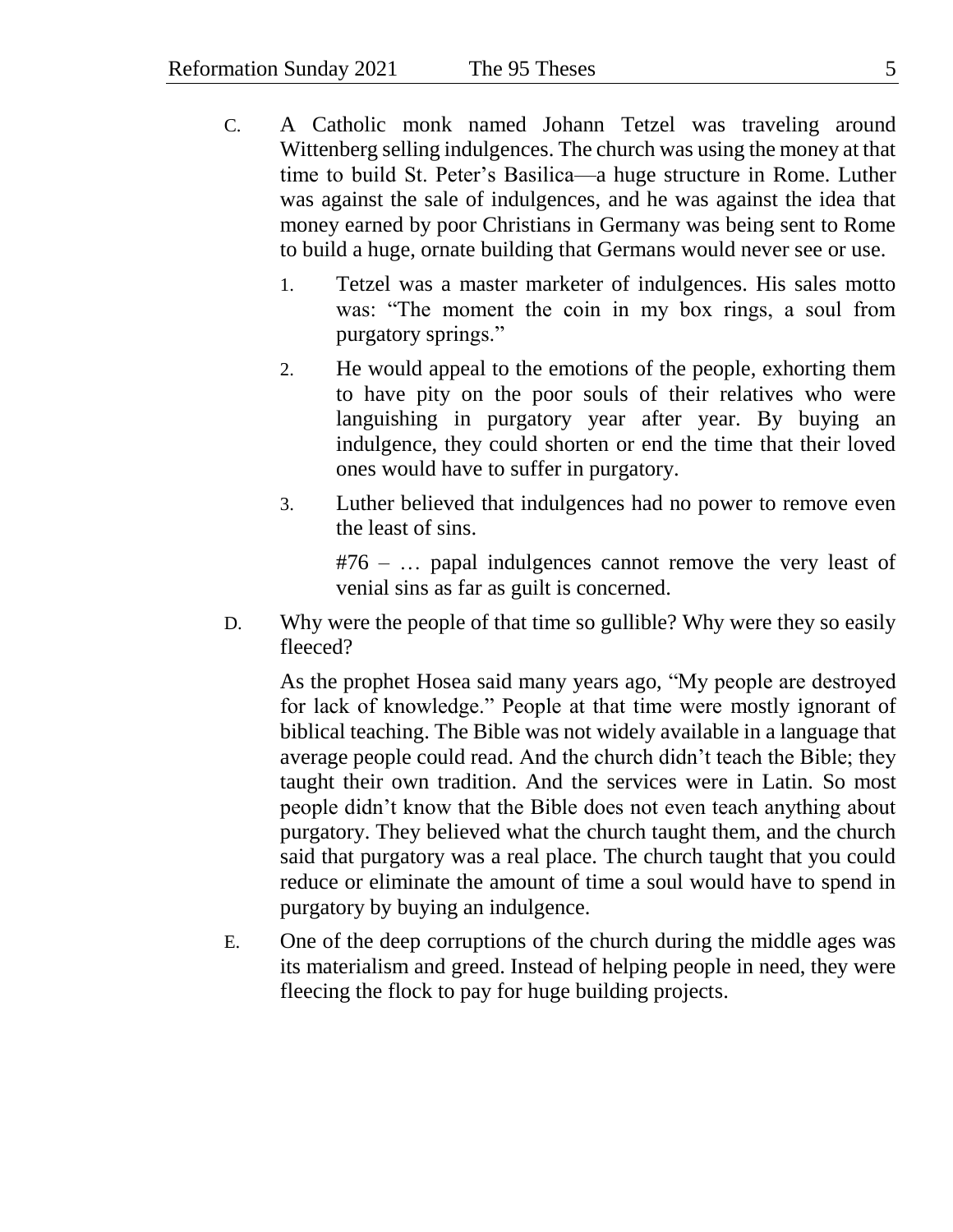- 86. Why does not the pope, [who is very wealthy], build this one basilica of St. Peter with his own money rather than with the money of poor believers?'
- F. What do we learn from this situation?
	- 1. Everyone needs the forgiveness of sins. We are all sinners, and we all need to find forgiveness for our sins. Rom 6:23a.
	- 2. You cannot buy forgiveness of sins. The great error of the RCC is the idea that the forgiveness of sins comes through human works. The RCC taught, and still teaches, that forgiveness is partially the result of our own works, our own contributions.
	- 3. The biblical basis for forgiveness and eternal salvation is not our own good works, religious rituals, or financial payments.
	- 4. Perhaps the greatest recovery of the Reformation is the idea that salvation is by grace alone, through faith alone, and in Christ alone. We don't contribute anything. We simply accept the free gift of salvation through repentance and faith. **Eph 2:8-9**
	- 5. Once you are forgiven through Christ, your sins are gone. Rom 8:1 There is no need for additional purging of sin after death.
	- 6. Money corrupts everything. "The love of money is a root of all kinds of evil," even religious evil. Corrupt people will always find a way to cheat gullible people out of their money. Religious error is almost always accompanied by financial corruption.

**Trans.:** One of the first things we learn from Luther's 95 Theses is that forgiveness is a free gift of God's grace, not something we can buy with money.

**I wonder if you have accepted the free gift of God's saving grace?** We don't do that through religious rituals or by paying money. We do that through repentance and faith.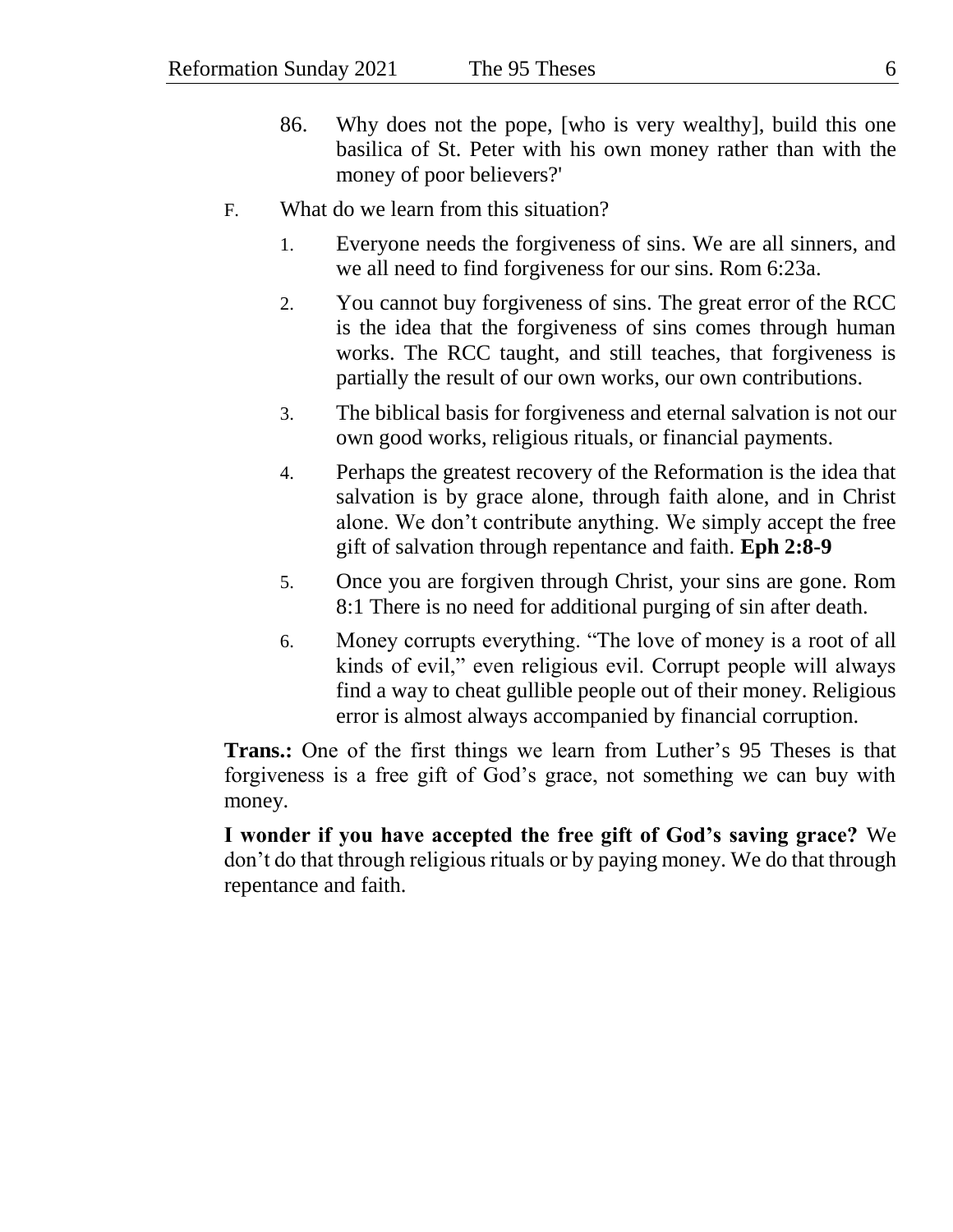- II. Forgiveness results from genuine, personal repentance.
	- A. The very first statement in the 95T says this: "When our Lord and Master Jesus Christ said 'Repent,' he willed the entire life of believers to be one of repentance." Luther then cites Mt 4:17:

Matthew 4:17 *From that time Jesus began to preach, and to say, Repent: for the kingdom of heaven is at hand.*

The problem is that the Latin Vulgate version, which is what the RCC used at the time, in this passage has Jesus saying "Do penance, for the kingdom of heaven is at hand." The word there should be translated as "repent," not "do penance."

The biblical word refers to personal repentance, not to the religious ritual of penance. True forgiveness comes by means of genuine, personal repentance, not the religious ritual of confession to a priest. Penance/confession of sin is meaningless without true internal heartfelt repentance.

B. Luther rightly understood the biblical concept of repentance as necessary for the granting of forgiveness. Luther believed that one could not gain forgiveness of sin merely by going through the sacraments of the church. Personal repentance was necessary. But the church was so corrupt by this time that it was teaching just the opposite. As long as you did the ritual or paid the money, the results were guaranteed.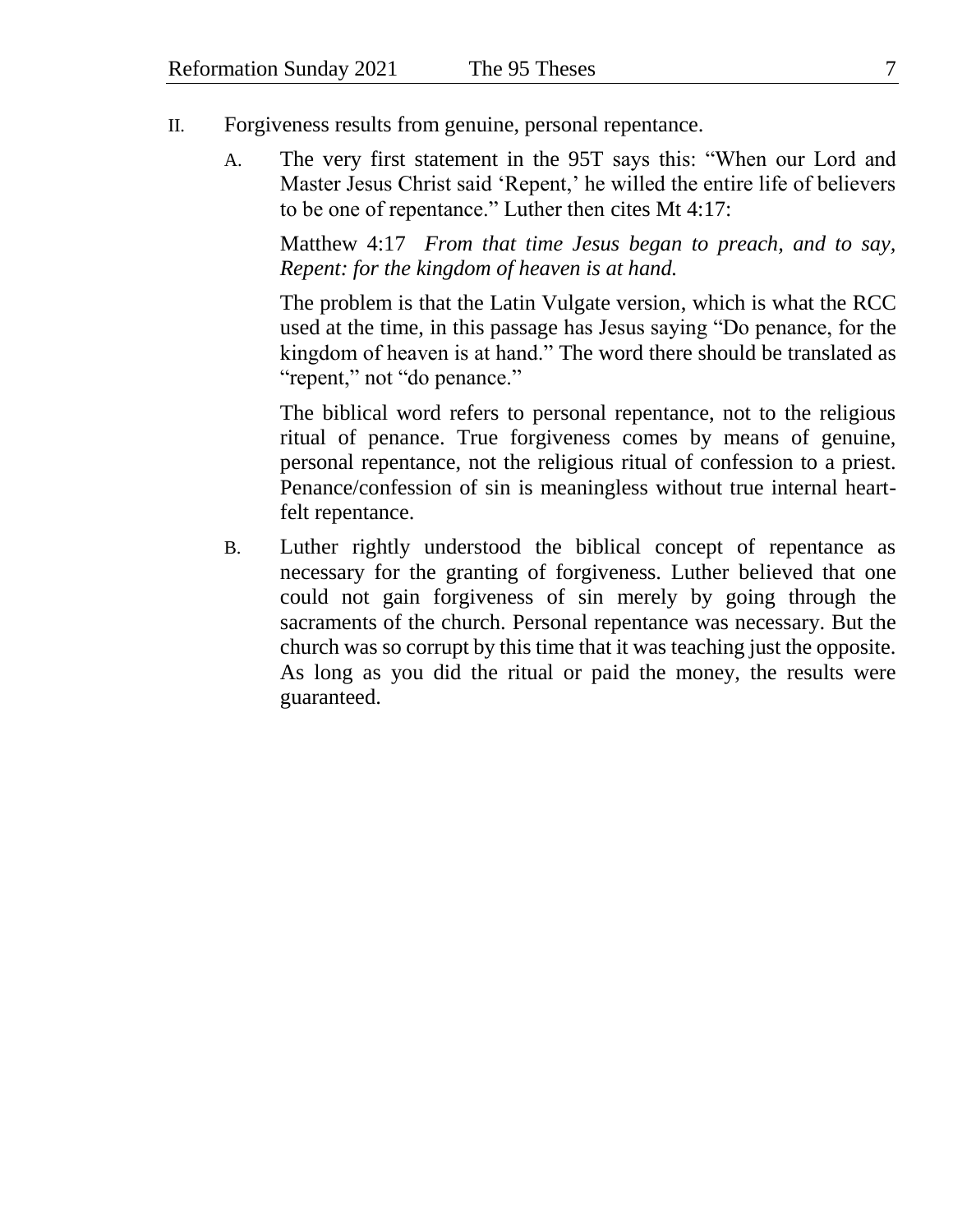**Quote:** The false security of indulgences discouraged any sense of the personal need of repentance, and this struck a very deep nerve in the pastoral heart of Luther.<sup>3</sup> Luther always returns to the point that true forgiveness comes through genuine repentance and belief in the Gospel of Jesus Christ. Thesis 36 says, "Any truly repentant Christian has a right to full remission of penalty and guilt, even without indulgence letters."<sup>4</sup>

- C. What is the biblical definition of repentance?
	- 1. The literal meaning of repent is "to turn around; to change your mind."
	- 2. Repentance is a certain kind of change of mind. Repentance is turning away from sin and toward God.
	- 3. Perhaps the best Bible verse that captures this idea is 1 Thes 1:9 *You turned to God from idols to serve the living and true God.*
	- 4. Repentance is a radical re-orientation of your views about God and sin.
	- 5. Luther defined repentance as hating your own sin.

He said repentance happens when "we believe from our heart that we are sinners, that we are acting, speaking, and living wickedly, that we are astray, and thus we come to blame ourselves, to judge, condemn, and hate ourselves."<sup>5</sup>

The Westminster Shorter Catechism has an excellent definition of repentance: "Repentance unto life is a saving grace, whereby a sinner, out of a true sense of his sin, and apprehension of the mercy of God in Christ, doth, with grief and hatred of his sin, turn from it unto God, with full purpose of, and endeavor after, new obedience."

 $\overline{a}$ 

<sup>3</sup> C. J. Williams, "The 95 Theses And Luther's Doctrine Of Repentance," *Reformed Presbyterian Theological Journal Volume 4* 4, no. 1 (2017): 16.

<sup>4</sup> C. J. Williams, 20.

<sup>5</sup> C. J. Williams, 19.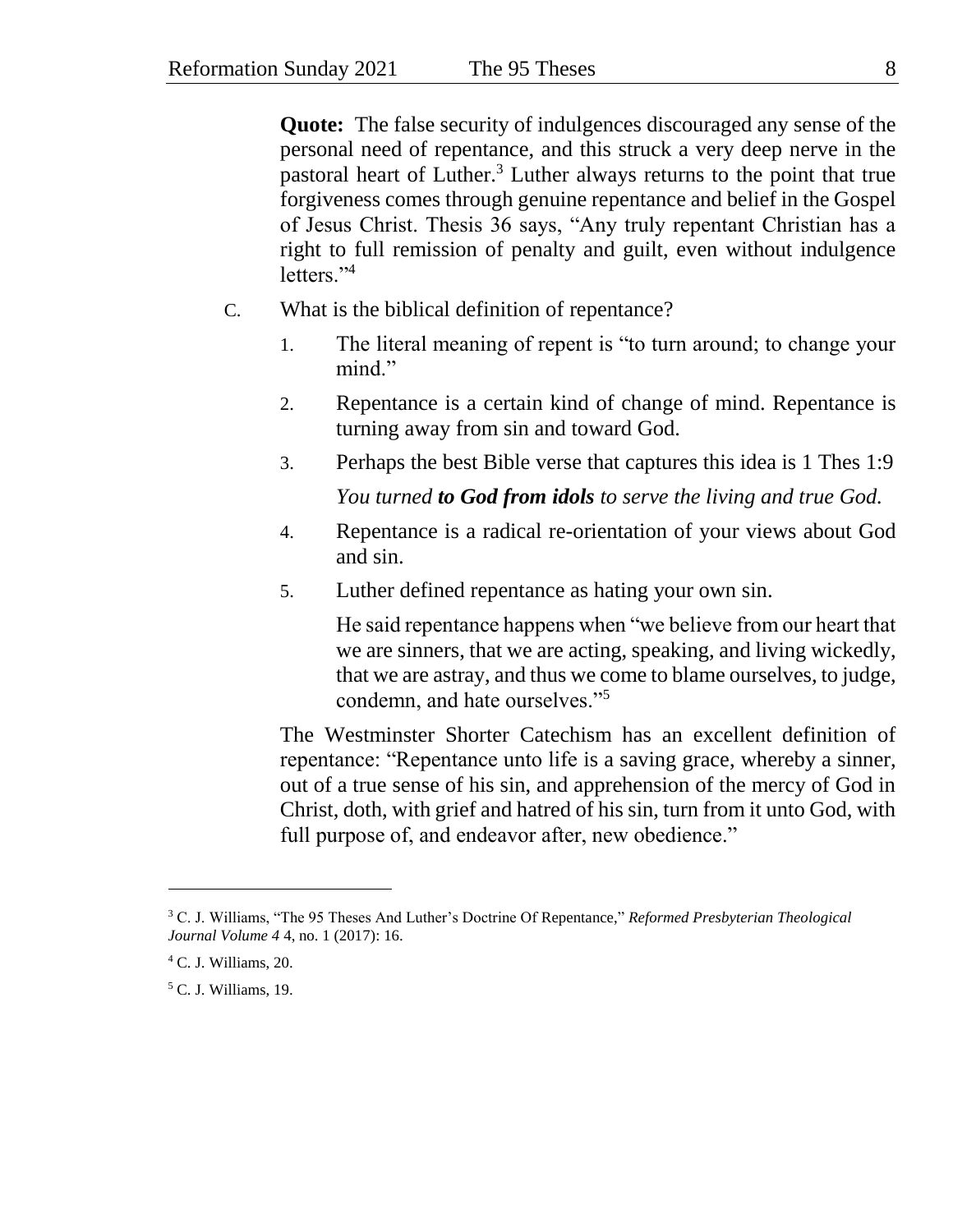**Quote:** Luther zealously sought to restore the biblical doctrine of genuine, individual repentance that leads to personal trust in Jesus Christ for forgiveness.<sup>6</sup>

**Trans.:** Luther knew the true, biblical definition of repentance. Salvation comes from genuine repentance, not the ritual of penance.

**Can you say that you have genuinely repented?** Have you turned from your sins and trusted in Christ? There is no salvation without heart-felt repentance.

- III. Salvation grants complete forgiveness from sin.
	- A. Johann Tetzel was selling indulgences to people who were concerned about loved ones suffering in purgatory.
	- B. Purgatory depends on the idea that the sacrifice of Jesus on the cross is insufficient to remove all sin. They claim that confession absolves one from sin, but it doesn't remove "the temporal punishment due to sin." I.e., Jesus did not fully satisfy God's wrath against sin on the cross. We must suffer for our own sins in purgatory, even though Jesus paid for those sins on the cross.
	- C. Luther refers several times in the 95T to purgatory, and at the time of the writing of the 95T, he still believed in purgatory.
	- D. Here's what Luther writes in his 95T about purgatory:
		- 27. They preach only human doctrines who say that as soon as the money clinks into the money chest, the soul flies out of purgatory.
		- 28. It is certain that when money clinks in the money chest, greed and avarice can be increased; ….
		- 32. Those who believe that they can be certain of their salvation because they have indulgence letters will be eternally damned, together with their teachers.
		- 52. It is vain to trust in salvation by indulgence letters…

l

<sup>6</sup> C. J. Williams, "The 95 Theses And Luther's Doctrine Of Repentance," *Reformed Presbyterian Theological Journal Volume 4* 4, no. 1 (2017): 17.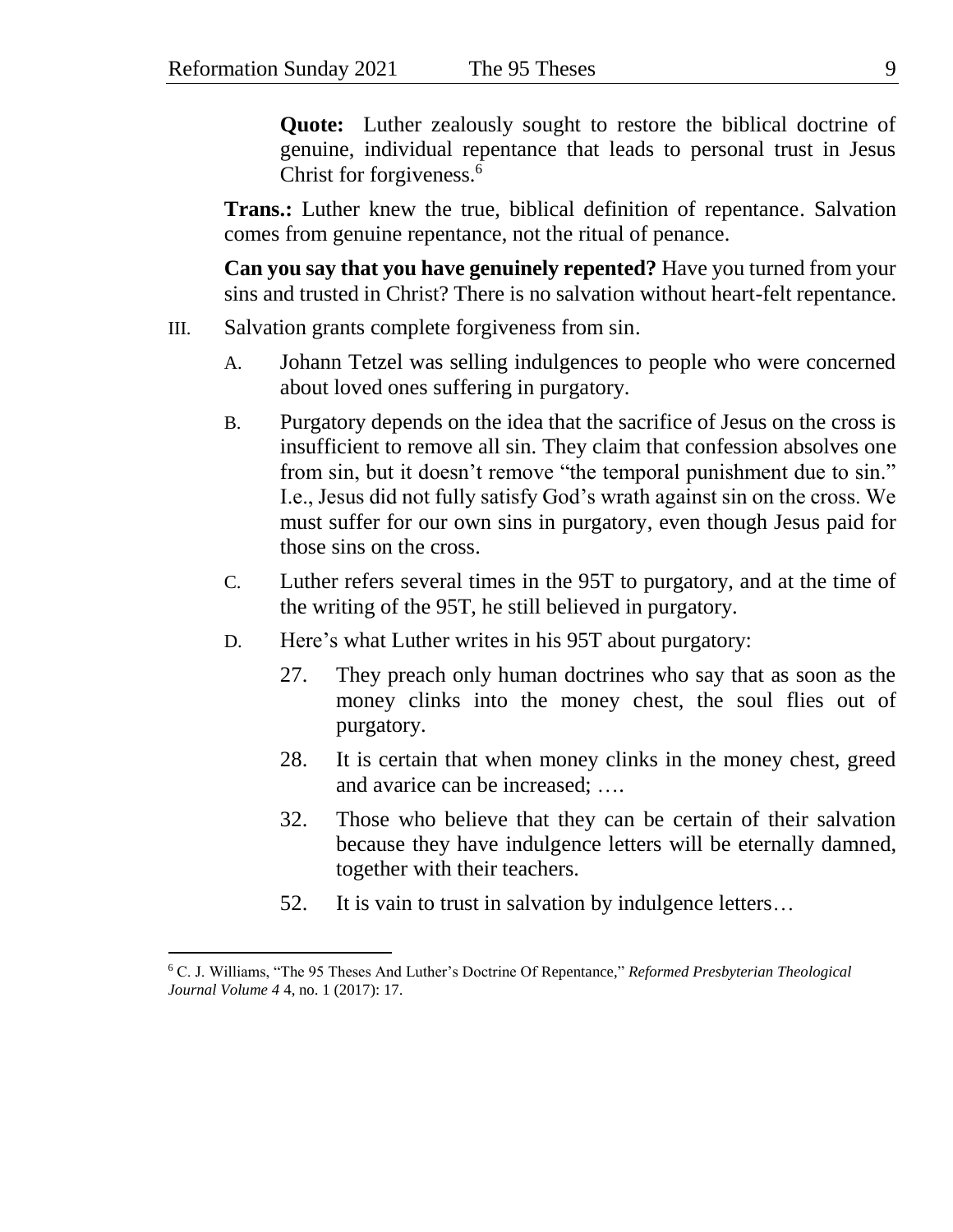- 82. Why does not the pope empty purgatory for the sake of holy love and the dire need of the souls that are there if he redeems [them] for the sake of miserable money with which to build a church?
- E. Had the RCC been sensitive to these concerns, and had they conformed their practices and beliefs more closely to the Bible, Luther likely never would have left the church or become a reformer. But the RCC did not respond well to these concerns. They promoted and defended what Luther found so problematic, and thereby made Luther into the leader of the Reformation.
- F. The Bible contradicts the whole idea of purgatory.
	- 1. Purgatory is not a thing; it has no existence. There is no biblical evidence for it at all.
	- 2. Salvation removes all eternal penalties for sin. Rom 8:1; 1 Jn 1:7; Ps 103
		- a) There are often temporal consequences of sin that continue on after salvation. E.g., if you commit a crime, the jailers won't let you out just because you get saved.
		- b) But the temporal consequences don't extend beyond death. The spiritual and temporal consequences of sin were paid by Christ. At the point of death, the believer goes immediately into the presence of the Lord.
	- 3. The only options for our destiny after death is heaven or hell. To be "absent from the body, [is] to be present with the Lord" (2 Cor 5:8).
	- 4. There simply is no half-way house between heaven and hell. And no amount of money will change a person's destination.

**Trans:** Salvation grants complete forgiveness of all sins. Believers face "no condemnation" because Jesus was punished for our sins.

**I wonder if you have the confidence that all your sins have been forgiven.** Are you sure that you are not condemned?